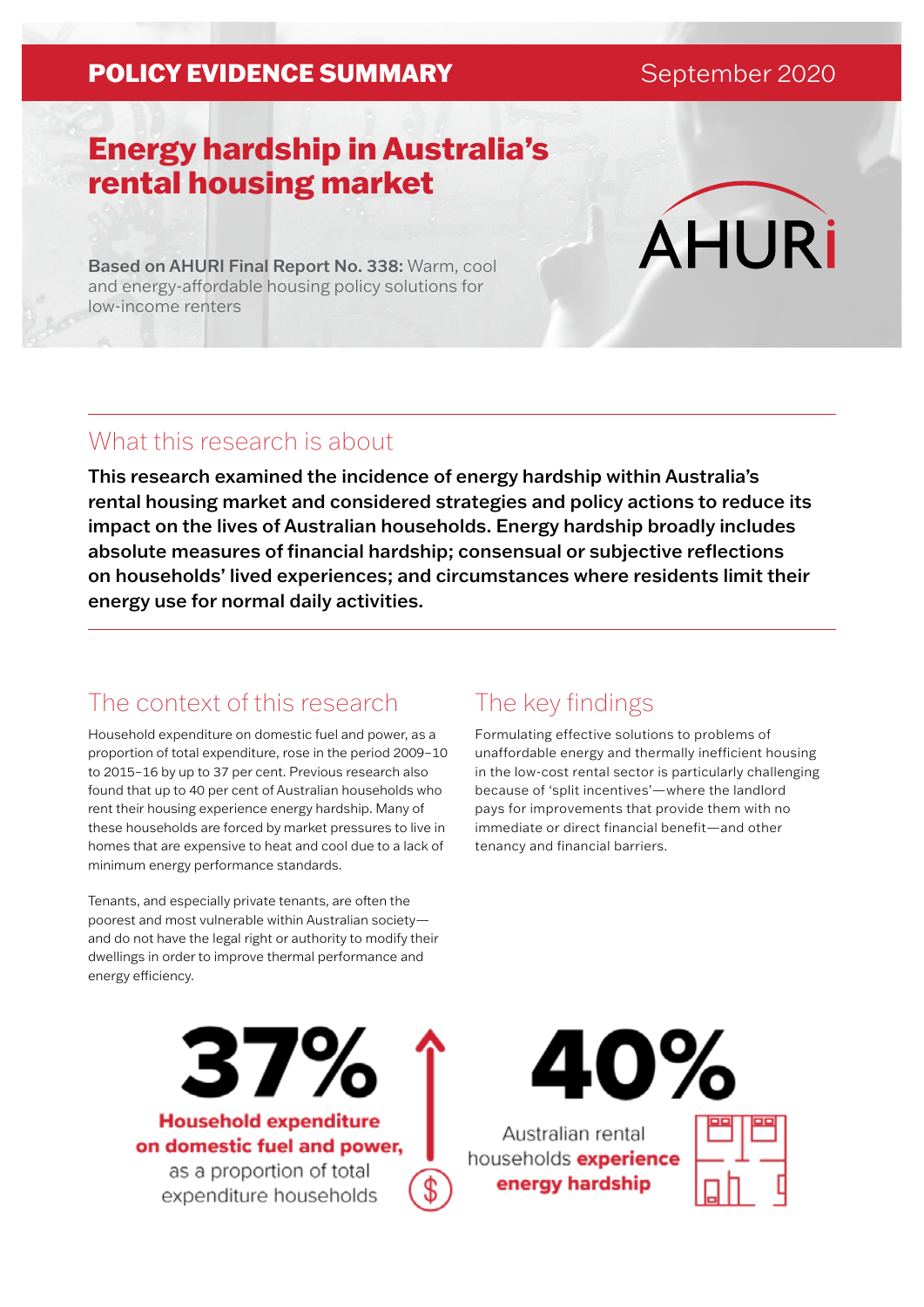### **Defining and measuring energy hardship**

There is no single definition of 'energy hardship' in Australia. The United Nations' sustainability goals define energy hardship as the lack of affordable, renewable and reliable energy services. It can be temporary or persistent; is experienced across a spectrum; and can be measured using a quantitative (objective) or a qualitative (subjective) approach.

Quantitative approaches generally measure energy affordability as the ratio of energy costs to income, which is then compared to either an absolute benchmark (e.g. 10%), or a relative benchmark, such as a national average or median.

In Australia, energy hardship based on the ratio of energy costs to household income is called 'energy stress'. Households in energy stress spend a higher proportion of their income on energy compared to the average population.

Measuring household required energy expenditure, rather than an actual energy expenditure, may provide a more accurate measurement of energy poverty for those households who have had to severely restricted their energy use.

Qualitative approaches to measuring energy hardship are based on the understanding that there is a societal consensus that everyone should be able to heat and in Australia also to cool—their home to adequate temperatures. In general, surveys are used to identify whether or not the householder is able to heat or cool the home when needed, whether they have had difficulty in making payments, and whether they have resorted to curtailment behaviours or coping strategies.

### **Who is affected?**

Both private and social renters are frequently found to experience a higher likelihood of being exposed to energy hardship than people in other tenures. The population groups that are particularly vulnerable to energy hardship are varied, and include rental households that comprise: single people (regardless of age); older people (particularly those on a pension); single-parent families; younger families (particularly those with young children); people with a medical condition and/or a disability; people on a low-income; the working poor and people living in poverty; people with lower educational attainment or poor access to the internet or information; culturally and linguistically diverse groups (including newly arrived immigrants and refugees); and Aboriginal and Torres Strait Islander peoples.

### **Challenges reducing energy hardship in the rental sector**

Dominant issues that present energy challenges to private renters relate to market failures such as: principal–agent problems, information asymmetry and split incentives; a lack of agency for renters; landlords' priorities; imbalance of power in tenant–landlord relationships; informal lease arrangements; and the practices of the property management sector.

Some renters are fearful of negative repercussions (e.g. rent increases or evictions), so do not make requests of their landlords—such issues are compounded in circumstances where there is no formal lease arrangement. Other challenges for renters include financial constraints, lack of information or awareness of 'energy-efficient features', non-standard electricity supply arrangements, and short-term lease periods.

### **Impact of dwelling on energy consumption**

The thermal quality of the building envelope is an important factor in predicting energy consumption for heating and cooling, and is dependent on the climatespecific physical thermal performance of the external walls, windows, roof and floor.

A Victorian-based study found a higher prevalence of perceived difficulty in heating their home among renters (50%) compared to owner-occupiers (30%), with tenants citing draughtiness and lack of insulation as significant challenges. Research indicates that, independent of the type of housing, undertaking even small retrofitting works—such as draught-sealing, installing ceiling fans, and making internal changes to prevent heating and cooling of service spaces—can significantly reduce energy costs for tenants while retaining a comparable level of comfort.

Electricity generation by solar PV panels has been shown to reduce household electricity costs. A recent study of energy stress in Australia found that access to solar panels reduced household electricity costs by about \$400 a year. The research also found that access to solar panels is unevenly distributed across the five income quintiles. However, renters are disadvantaged in their access to this technology.

In one survey, while not necessarily fully representative, private and public renters were shown to be underrepresented among households with solar panels, with only 2 per cent of renters having access to solar PV, compared with 20 per cent of all households.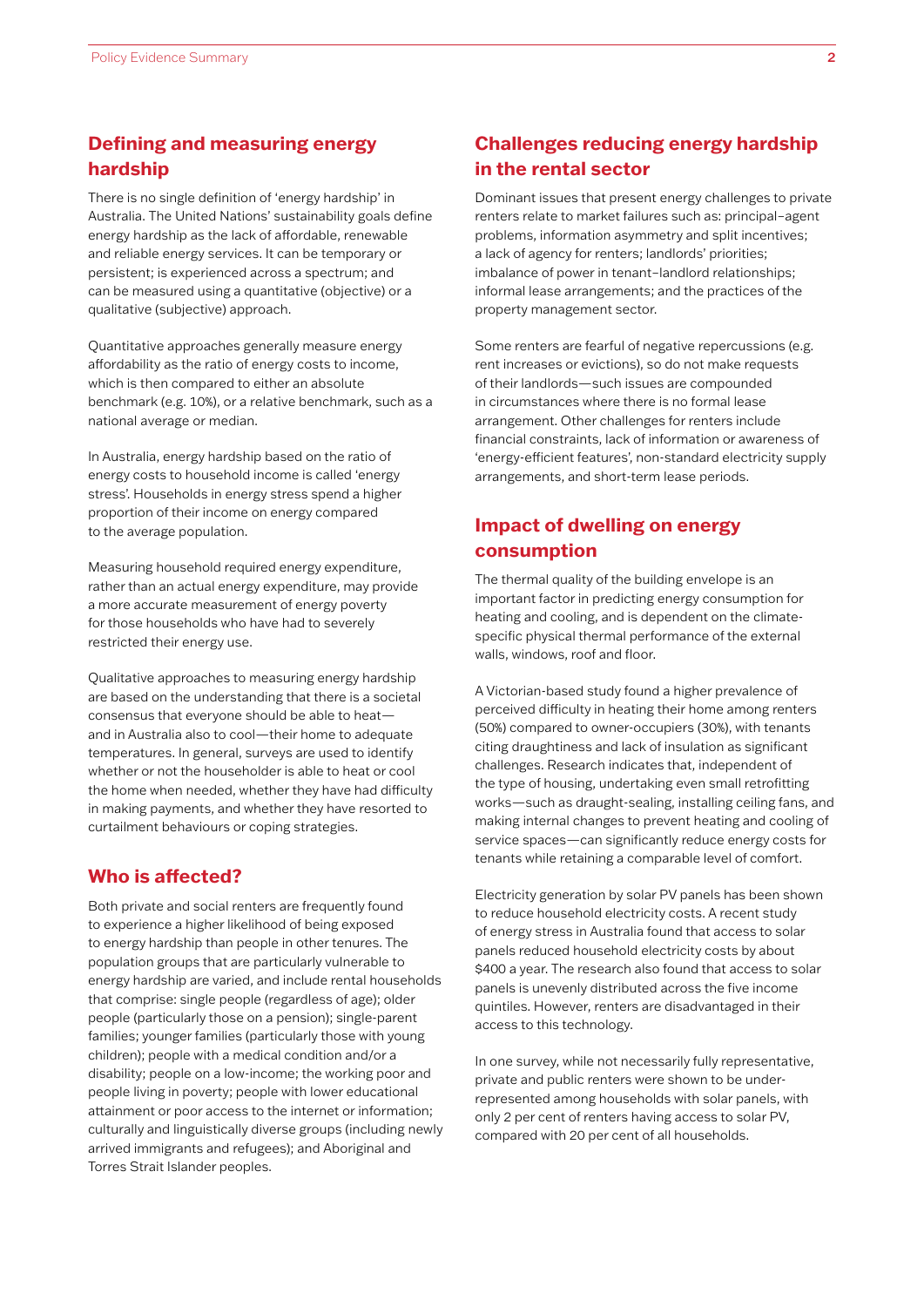#### **Survey of low-income renters**

The Australian Housing Conditions Dataset (AHCD) and Housing Energy Efficiency Transitions (HEET) analyses found that there are numerous housing quality issues in the low-income rental space, for both private and social rental housing, which impact on energy hardship and quality of living, and which are distinct from issues faced by owner-occupiers or higher-income renters.

Eighteen per cent of public renters, and 14 per cent of private renters, were unable to keep sufficiently warm in winter. Residents living in the rental sector also faced problems with keeping cool in summer, though to a lesser degree.

Three of the five social housing tenants interviewed (as part of HEET) had requested more significant changes from their housing providers around the improvement, replacement or addition of space-conditioning systems for heating and cooling. For all three, their request was declined, even though at least one had suggested the current system was impacting on their child's health.

Three of the private rental tenants (interviewed in HEET) had consistently had requests for improvements refused by landlords, except when the request was interpreted by the landlord as addressing minimum housing standards (e.g. fixing a broken hot-water system). The understanding of 'minimum standard' appeared to vary between landlords (i.e. was not based on formal guidelines).

With regards to energy-efficiency improvements, tenants were constrained with what they could do in their homes. Their perception was that landlords care about maximising the investment yields of their properties and that sustainability-focussed upgrades were not seen as smart investment decisions by the landlords. However, landlords were reported to be amenable to tenants spending their own money on these projects. Tenants, however, were not enthusiastic about investing in their rented properties given the insecurity of their tenure.

"Eighteen per cent of public renters, and 14 per cent of private renters, were unable to keep sufficiently warm in winter. Residents living in the rental sector also faced problems with keeping cool in summer, though to a lesser degree."

#### **Investigative panel findings**

The Investigative panels found that minimum standards for the energy-performance of rental homes is a critical starting point and must underpin all other strategies. Similarly, mandatory disclosure of dwelling performance was seen as a potentially powerful tool to aid residents in their selection of properties, and as a way of monitoring compliance with minimum standards (e.g. following the approach of the European Energy Performance Certificate).

In the current era of large-scale stock transfer from the public sector to community housing providers, the participants cautioned that there was evidence that, in some cases, transferred social housing stock presented a particular future risk, as it was often poor quality and had low energy efficiency. Relatedly, the Panel noted that newer social housing stock was often much more energy efficient and presented significantly less energy hardship risk, but that newer homes represented only a very small proportion of social housing stock.

There was general consensus that landlords should be encouraged (whether via regulation or softer measures) to assume a greater duty of care to their tenants in terms of providing safe living environments. Avenues for change in this area include: motivating landlords to improve conditions in order to keep 'good' tenants; temperature monitoring to provide an objective measure of the thermal fitness of the dwelling; or requiring appliances (e.g. hot-water services) to be upgraded instead of replaced 'like-for-like'.

Panellists acknowledged that property management is a high-turnover profession and requires no formal training or qualification. Panel members therefore suggested that in order to push for change in this area, property agents would need to be bound by regulations. For example, in the UK, property managers are penalised if they let a dwelling that is not up to standard, or if they fail to disclose dwelling performance information.

Several limitations regarding material or technological upgrade were discussed. Panellists noted that: there is a functional limit to what can be done to mitigate heat risk without resorting to air conditioning; even when heating or cooling appliances are installed, tenants may not be able to afford to use them; and tenants may not even desire (and therefore are unlikely to use) the technology offered.

Health was identified as one of the most powerful discourses available; in the UK, statistics on the association between excess winter deaths and fuel poverty are released annually, creating a regular political imperative for action.

The panellists also noted the importance in the UK of narratives around protecting children's and elders' health. The Panel thought the most appropriate term is that landlords ought to have an obligation to provide 'safe' living environments.